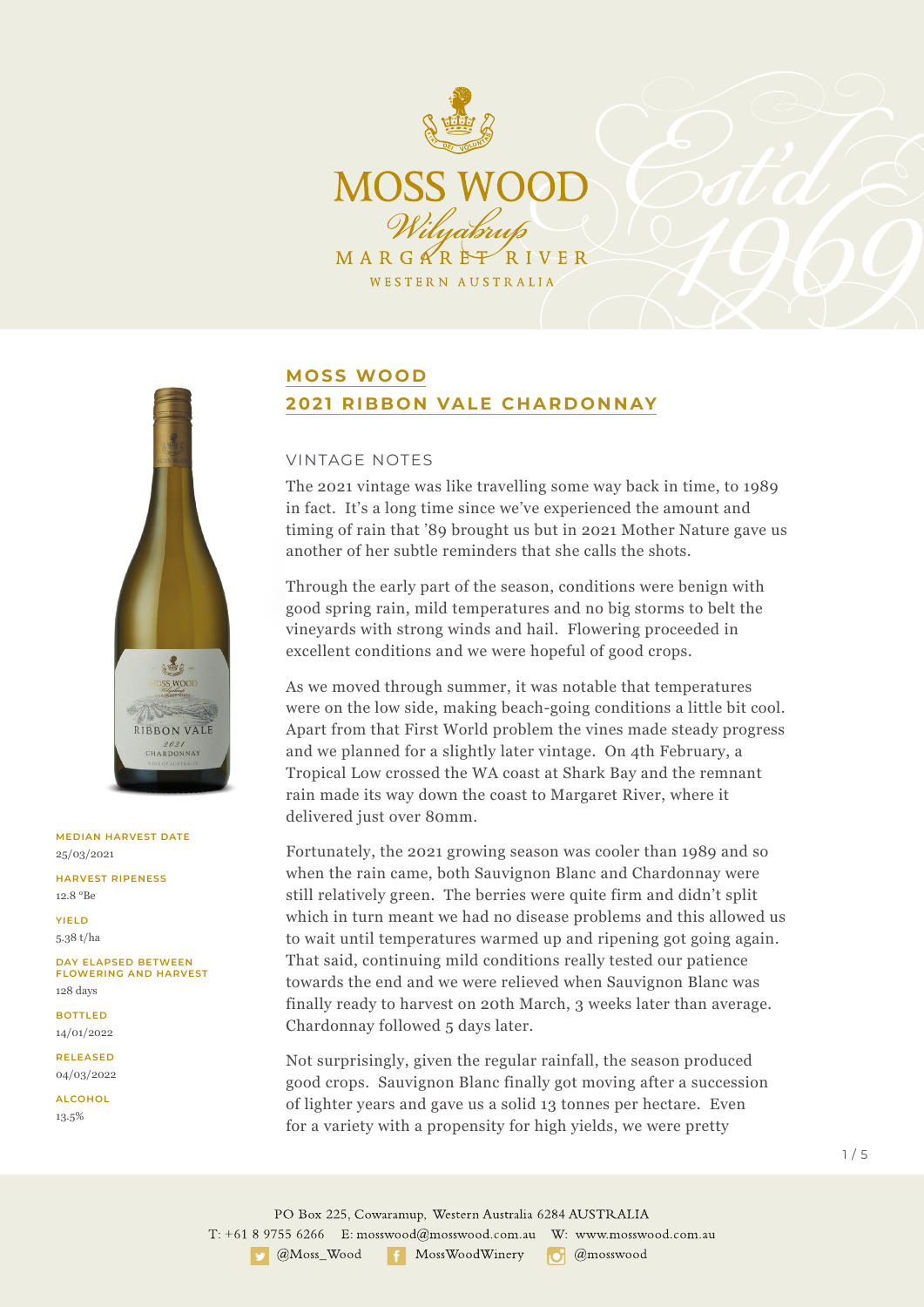

# **MOSS WOOD 2021 RIBBON VALE CHARDONNAY**

proud of that, especially given our vineyards are unirrigated. The Chardonnay, although a shy bearer, did well too, giving us just over 5 tonnes per hectare.

### PRODUCTION NOTES

Chardonnay has a complicated history at Ribbon Vale and is worth recounting. When we first purchased the property in 2000, there was a small planting but it had never been used for an individual wine. Instead, it was blended into the two key wines of the time, Semillon and Sauvignon Blanc, for which the original owner, John James, had sound reasons. John was more interested in white Bordeaux than white Burgundy so Chardonnay wasn't his favourite. This, combined with his frustration with the inconsistent yields for which Margaret River Chardonnay is famous, meant he never bothered making a Chardonnay wine.

After the Mugfords took over, we made varietal Chardonnay wines in both 2000 and 2001 but were never happy with the result and neither of them were released. We pulled the vines out and replaced them with the then darling of the market, Sauvignon Blanc.

At the time, as odd as this may seem now, demand for Sauvignon Blanc and Semillon, in both varietal and blended forms, was much stronger. Ribbon Vale had developed a good reputation for both and we felt it was important to continue with the wines for which the vineyard was best known. In addition, after just 2 growing seasons, our knowledge of Ribbon Vale's terroir was fast evolving and we quickly learnt that it's a very windy location and the negative impact on all the varieties but especially Chardonnay, was very significant.

The sea breezes that blow across the Margaret River region are an important contributor to our production of high quality wine. The resulting maritime climate avoids extremes of temperature and

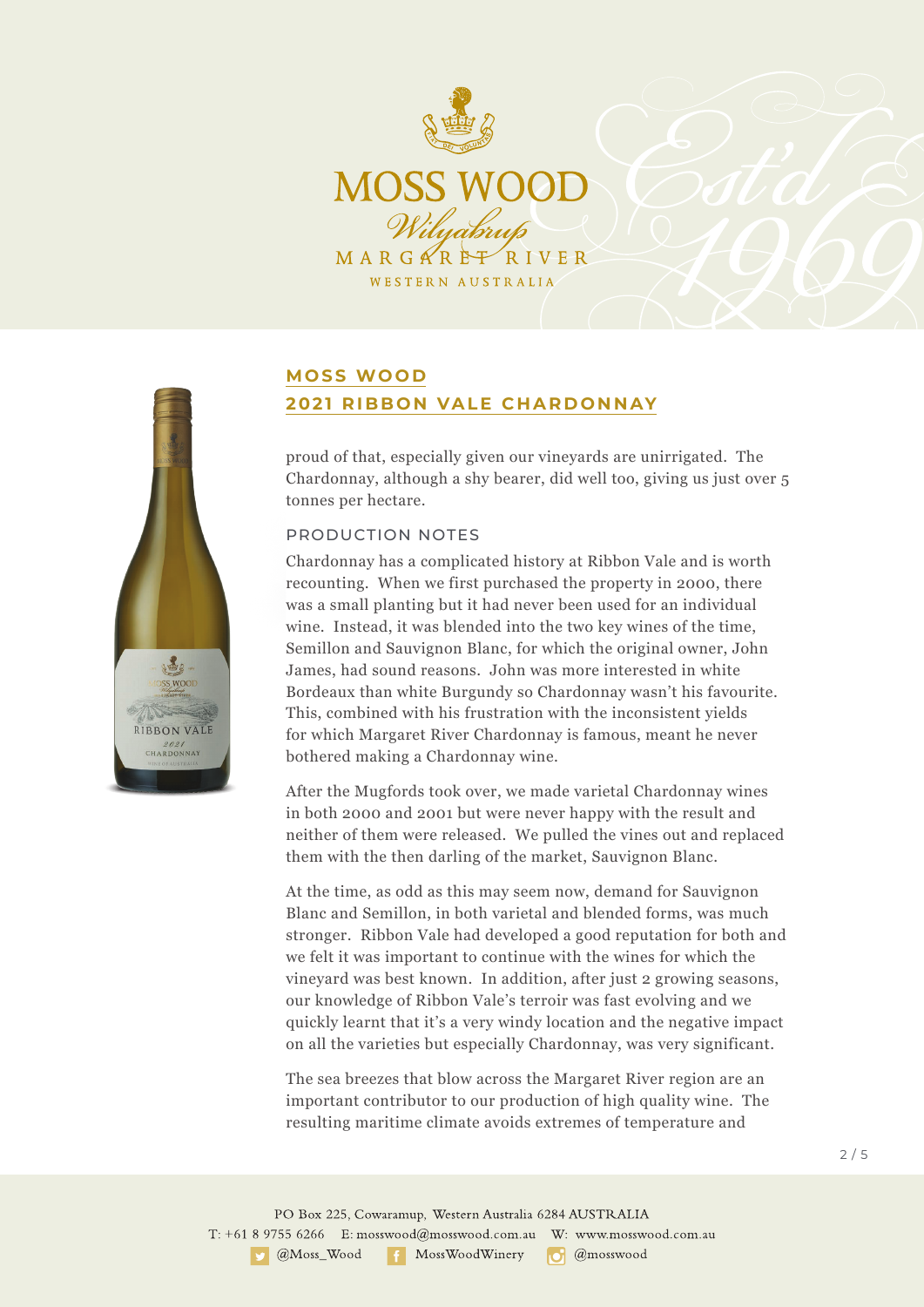

# S WOOD RIBBON VALE  $2021$ <br>CHARDONNAY

## **MOSS WOOD 2021 RIBBON VALE CHARDONNAY**

allows us to make the world-renowned products for which we are now known. However, high wind speeds cause serious problems for the vines, courtesy of the resulting physical damage to leaves and moisture stress. Chardonnay, which is a native of the relatively wind-free, continental climate of Burgundy, doesn't take kindly to all this trauma, especially during spring and so it sets inconsistent crops. Those of us motivated by the style and quality of Margaret River Chardonnay just accept this reality and get on, but in the early days of the region it was a source of much debate.

To reduce the wind impact at Ribbon Vale, in 2001 we planted a large wind break along the southern boundary. It took just over a decade for the trees to reach a height where we could see they were starting to have an effect and now, twenty years later, the health of the leaves and the general performance of the vineyard is much-improved. We believe we can see the results in the recent vintages of the Elsa, Cabernet Sauvignon and Merlot, which all show a fruit depth and ripeness that we had previously struggled to achieve.

In the meantime, the wine market continues to evolve and consumers have developed a taste for Chardonnay, allowing it to supplant the Bordeaux varieties at the top of the quality pecking order, if not at the top of the yield table, where it still falls dismally short. We only need to look at our results for 2021 to see how stark the difference – Sauvignon Blanc, 13 tonnes per hectare, Chardonnay, 5 tonnes per hectare.

Most importantly, our improvements to the environment at Ribbon Vale mean it's now a far more suitable vineyard for Chardonnay and as enthusiasts of this variety, we've re-established the plantings and are looking forward to what we can do with it. The 2021 we expect to be the first in a long line of these wines from the property.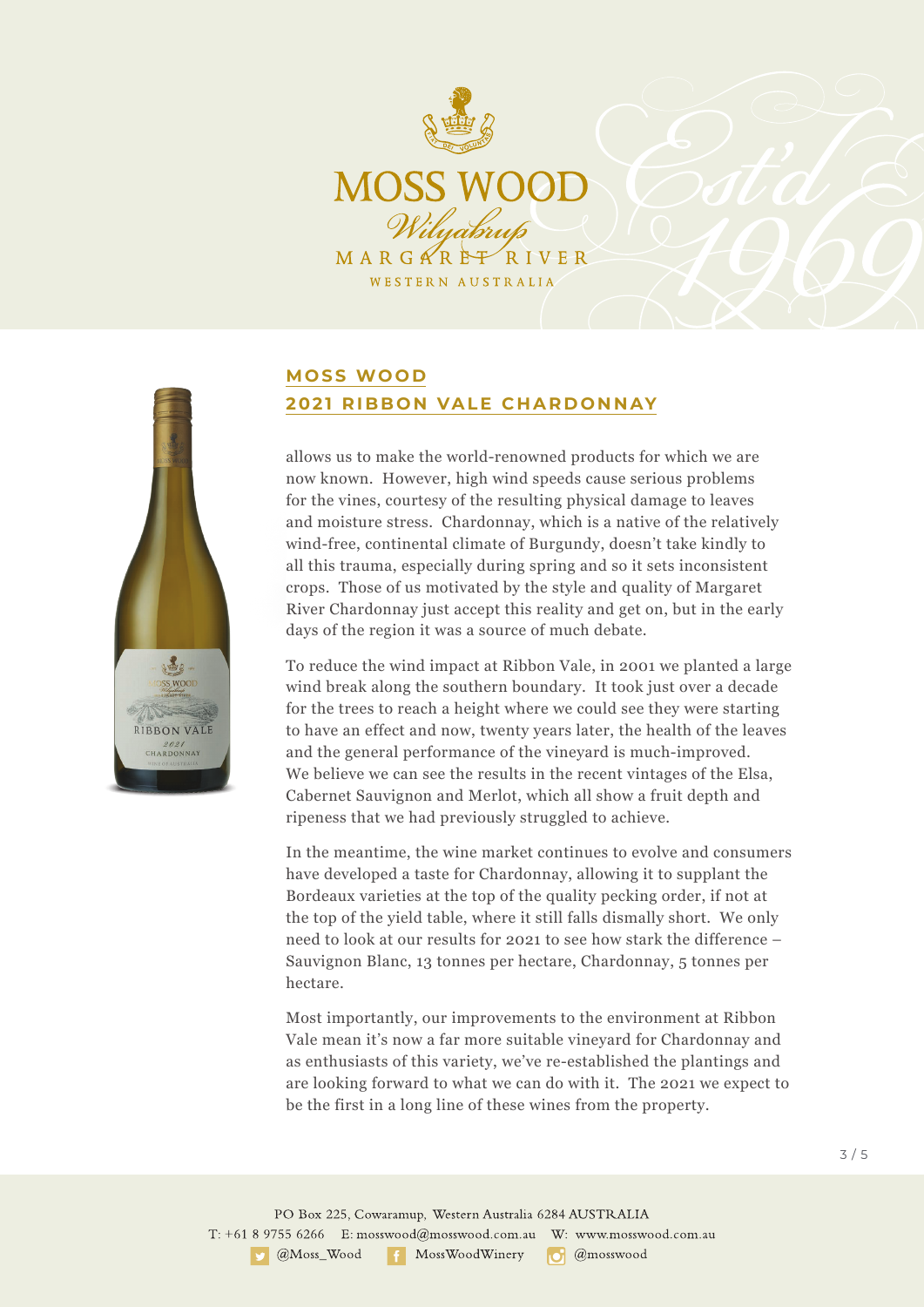

# S WOOD RIBBON VALE  $2021$ <br>CHARDONNAY

## **MOSS WOOD 2021 RIBBON VALE CHARDONNAY**

Regular readers will know that at Moss Wood we're quite well versed in the viticulture and winemaking of Chardonnay. As a refresher, it was originally planted here in 1976 and its first vintage was 1980. Please don't read this as arrogant, but we're confident we know our way around the variety. What is really exciting for us is we can use our expertise in the vineyard and winery and then step back and see just what style of wine Ribbon Vale produces. One of the fascinating things about Burgundian winemaking is the various domains produce individual wines, using similar techniques, from their different vineyards across the region and when the sibling wines are lined up side by side, the stylistic nuances are there for all to see. We're looking forward to doing the same thing.

All this means the production techniques for Ribbon Vale Chardonnay are virtually identical to Moss Wood. There is a small difference in the choice of harvest date because the flavour profiles differ and ripeness at harvest may differ. Beyond that, it's much the same. The fruit is hand-picked, delivered to the winery where the bunches are sorted and then put straight into the presses and the must is racked to stainless steel tanks, where it's settled for 24 hours. The clear juice is then racked to a second tank, seeded with multiple yeast strains and allowed to ferment at 18°C until the halfway point is reached and then it's racked to barrel to complete fermentation. All the barrels were 228 litre French oak and 25% were new. At the completion of primary fermentation, all barrels were racked and blended in stainless steel and the wine was then returned to wood for the malolactic fermentation. Once that was finished all barrels were blended again, adjusted for acidity and SO2 and the finished wine was returned to barrel for further aging.

In the first week of January 2022, all barrels were racked and blended in preparation for bottling. Fining trials were carried out